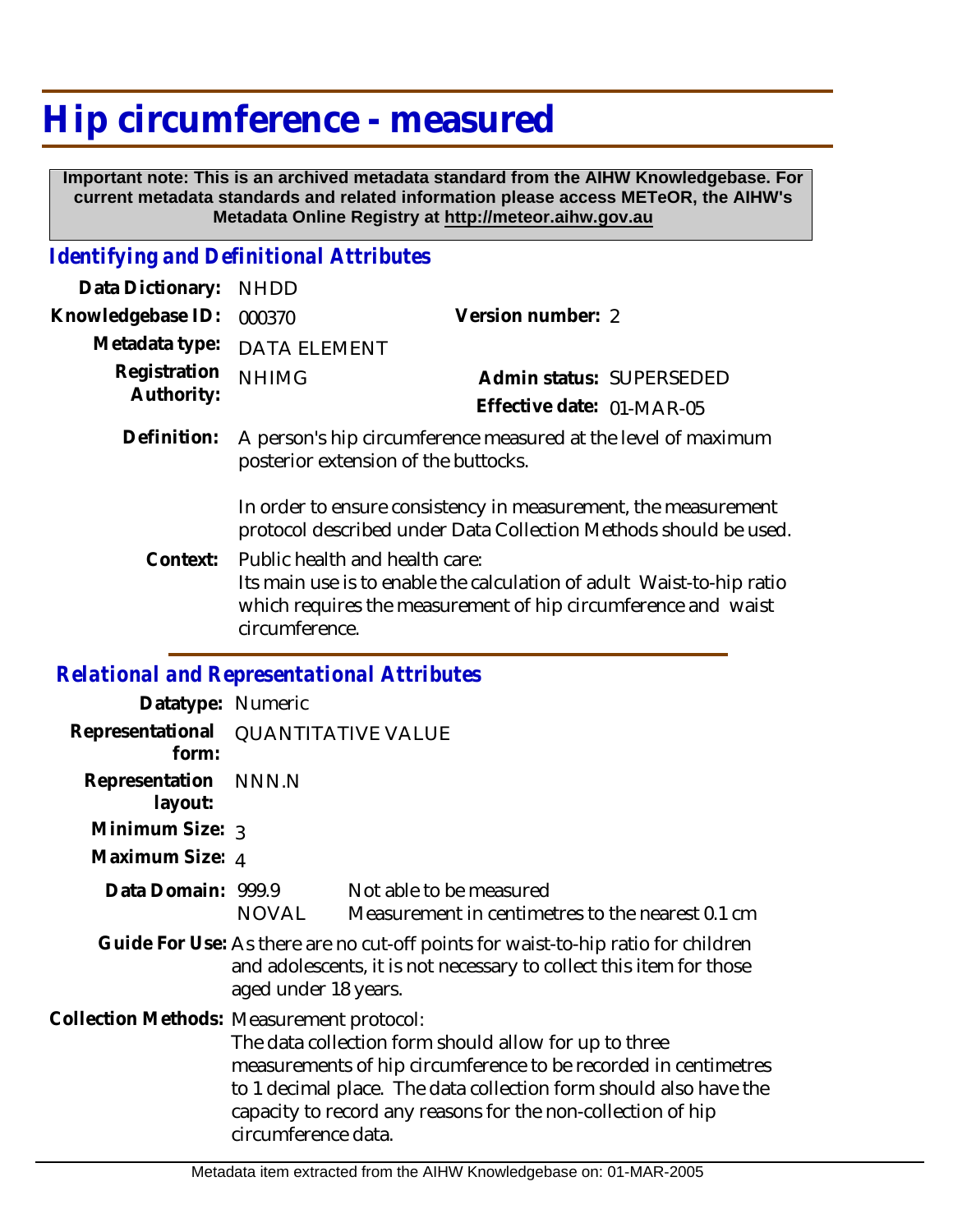The measurement of hip circumference requires a narrow (< 7 mm wide), flexible, inelastic tape measure. The kind of tape used should be described and reported. The graduations on the tape measure should be at 0.1 cm intervals and the tape should have the capacity to measure up to 200 cm. Measurement intervals and labels should be clearly readable under all conditions of use of the tape measure.

The subject should wear only non-restrictive briefs or underwear, a light smock over underwear or light clothing. Belts and heavy outer clothing should be removed. Hip measurement should be taken over one layer of light clothing only.

The subject stands erect with arms at the sides, feet together and the gluteal muscles relaxed. The measurer sits at the side of the subject so that the level of maximum posterior extension of the buttocks can be seen. An inelastic tape is placed around the buttocks in a horizontal plane. To ensure contiguity of the two parts of the tape from which the circumference is to be determined, the cross-handed technique of measurement, as described by Norton et al. (1996), should be used. Ideally an assistant will check the position of the tape on the opposite side of the subject's body. The tape is in contact with the skin but does not compress the soft tissues. Fatty aprons should be excluded from the hip circumference measurement.

The measurement is recorded to the nearest 0.1 cm. Take a repeat measurement and record it to the nearest 0.1 cm. If the two measurements disagree by more than 1 cm, then take a third measurement.

All raw measurements should be recorded on the data collection form. If practical, it is preferable to enter the raw data into the data base as this enables intra-observer and, where relevant, interobserver errors to be assessed. The subject's measured hip circumference is subsequently calculated as the mean of the two observations, or the mean of the two closest measurements if a third is taken, and recorded on the form. If only a mean value is entered into the database then the data collection forms should be retained.

It may be necessary to round the mean value to the nearest 0.1 cm. If so, rounding should be to the nearest even digit to reduce systematic over reporting. For example, a mean value of 102.25 cm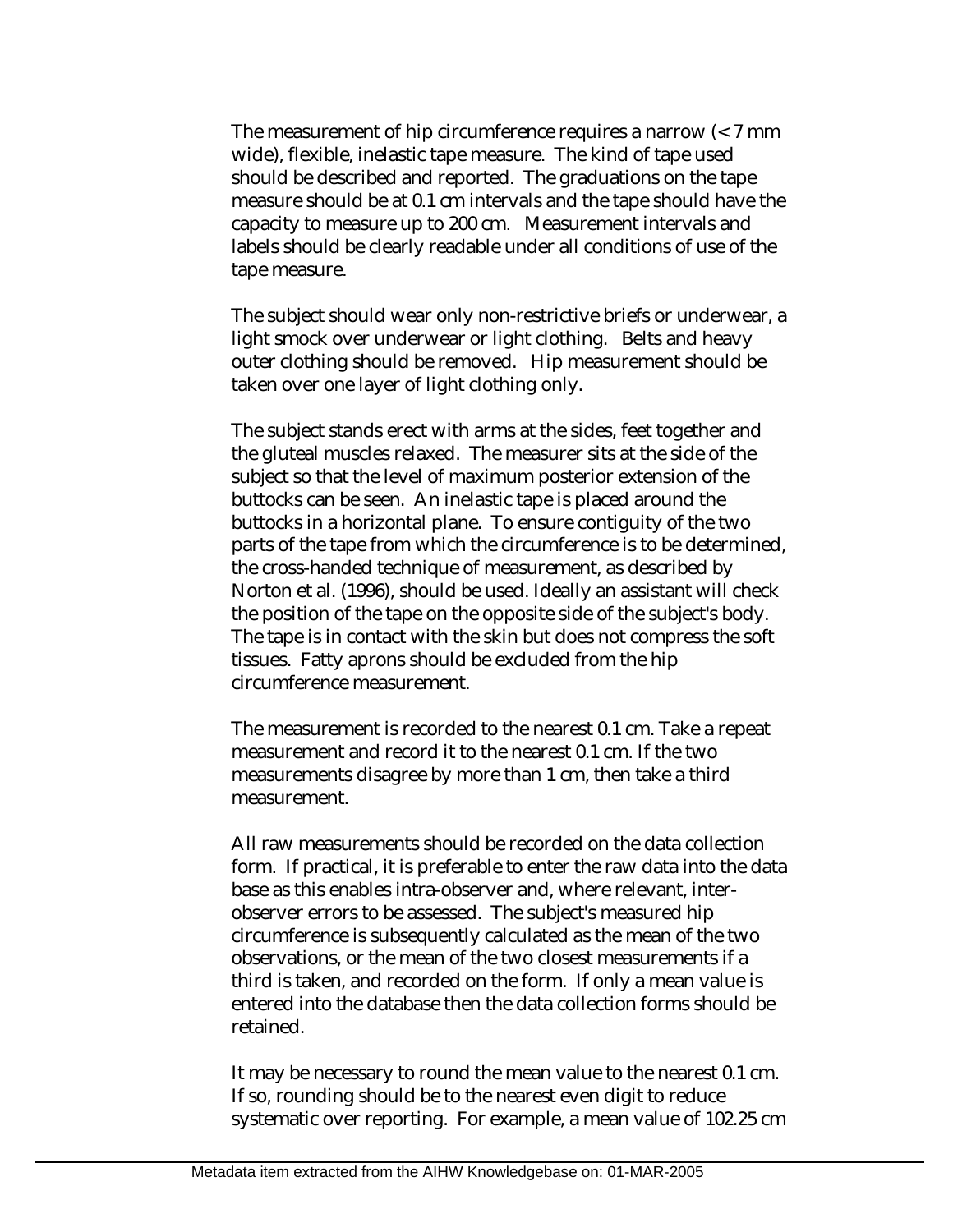would be rounded to 102.2 cm, while a mean value of 102.35 cm would be rounded to 102.4 cm.

Validation and quality control measures: Steel tapes should be checked against a 1-metre engineer's rule every 12 months. If tapes other than steel are used they should be checked daily against a steel rule. Within- and, if relevant, between-observer variability should be reported. They can be assessed by the same (within-) or different (between-) observers repeating the measurement, on the same subjects, under standard conditions after a short time interval. The standard deviation of replicate measurements (technical error of measurement (Pederson & Gore 1996)) between observers should not exceed 2% and be less than 1.5% within observers. Extreme values at the lower and upper end of the distribution of measured hip circumference should be checked both during data collection and after data entry. Individuals should not be excluded on the basis of true biological difference. Last digit preference, and preference or avoidance of certain values, should be analysed in the total sample and (if relevant) by observer, survey site and over time if the survey period is long. Related metadata: supersedes previous data element Adult hip circumference measured version 1 is used in the calculation of Waist-to-hip ratio version 2

## *Administrative Attributes*

Source Document: The measurement protocol described below is that recommended by the World Health Organization Expert Committee 1995).

**Source Organisation:** World Health Organization (see also Comments)

Comments: This data element applies to persons aged 18 years or older. It is recommended for use in population surveys and health care settings.

> More recently it has emerged that waist circumference alone, or in combination with other metabolic measures, is a better indicator of risk and reduces the errors in waist-to-hip ratio measurements. Waist-to-hip ratio is therefore no longer a commonly used measure.

It is recommended that in population surveys, sociodemographic